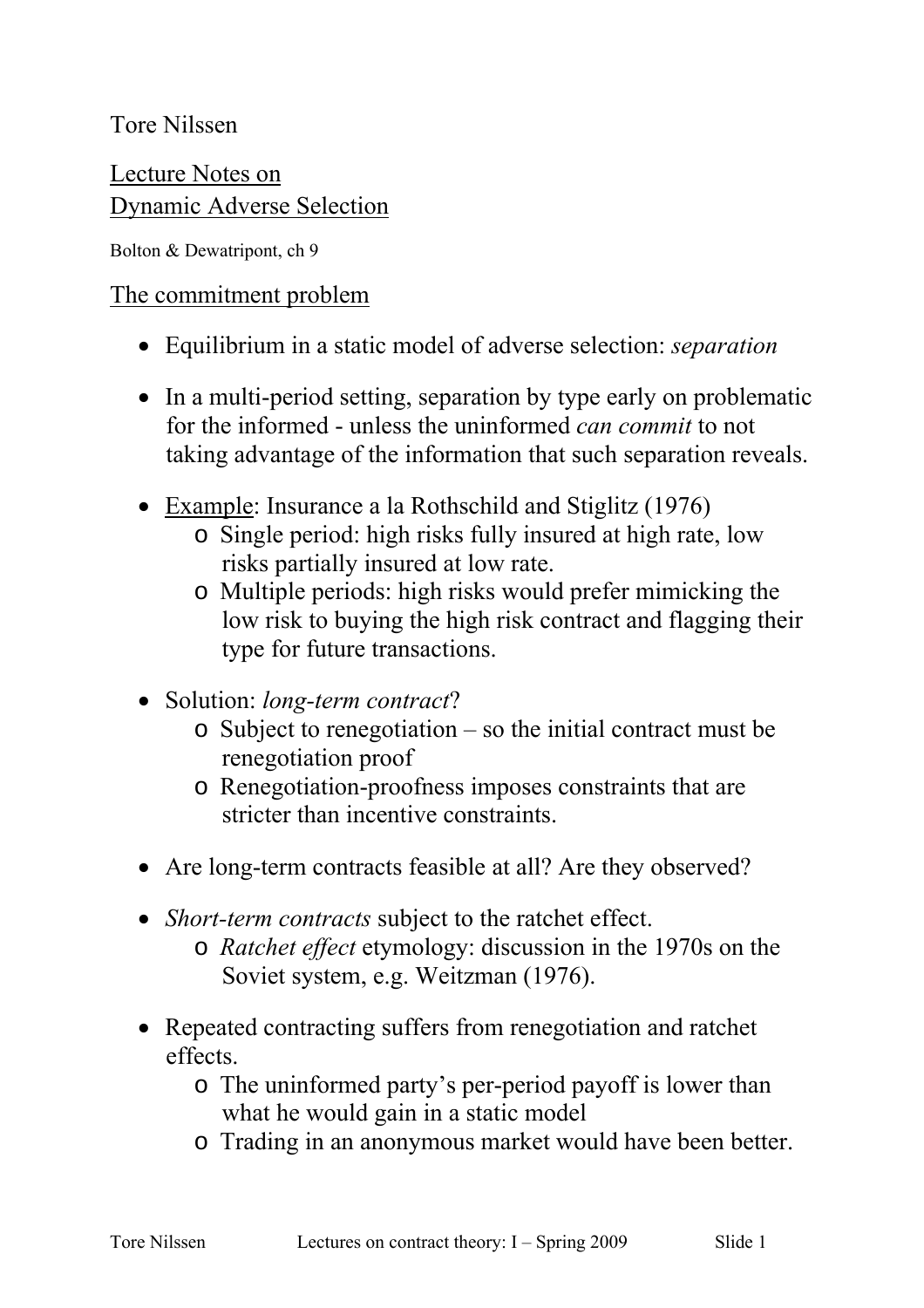# Coasian dynamics

- The *Coase conjecture*: A monopolist selling a perfectly durable good would, with no discounting, be forced to sell at marginal cost.
	- o Coase (1972)
	- o A commitment problem the monopolist is competing with his own future selves.
- Equivalent setting: bargaining with asymmetric information.
- Here: the analysis of Hart and Tirole (1988).
- Model: A buyer and a seller. A single unit of a good. One seller, one buyer. Two periods.
	- o Buying in period 1 means consumption in periods 1 and 2.
	- o Seller valuation 0. Buyer valuation per period  $v_H$  or  $v_L$ , 0 <  $v_L < v_H < 1$ . Pr( $v_H$ ) =  $\beta$ .
	- o Common discount factor  $\delta \leq 1$ . Buyer valuation of two periods' consumption  $v_i(1 + \delta) = v_i \Delta$ .
- Linear model. Not much scope for screening. Two possible outcomes: either pooling, or separation with cutoff.
- Full commitment
	- o Long-term contract equivalent to the solution of the static model.
	- o Two possible outcomes
		- Pooling: Both buyer types buy at price equal to low valuation  $v_L(1 + \delta)$ .
		- Separation with cutoff: High-type buyer buys at price  $v_H(1 + \delta)$ , while low type does not buy.
	- o Focus on cutoff closest resemblance with monopoly pricing. Assume *H* type sufficiently likely:

 $β > β' := v_I/v_H$ .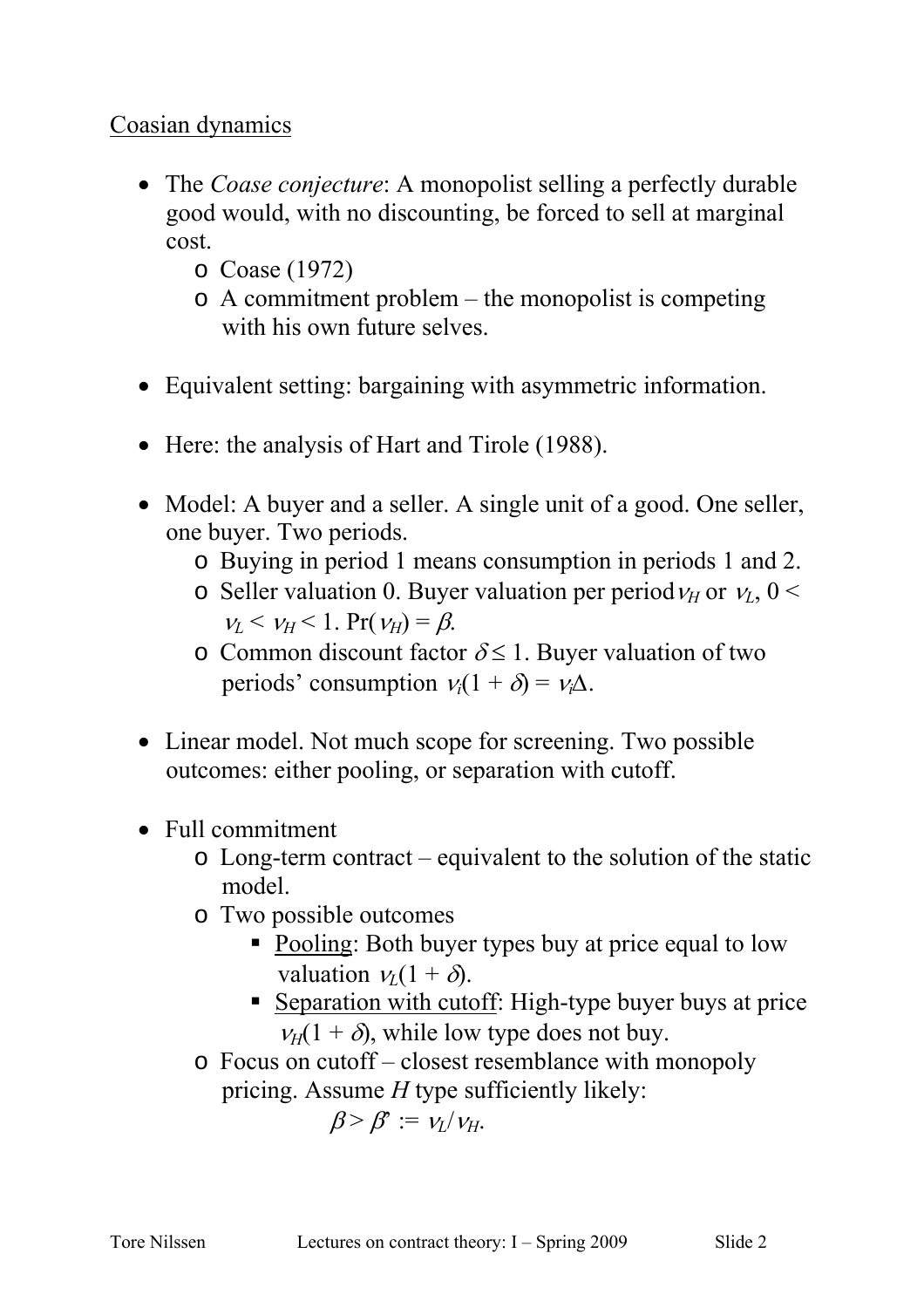# The importance of commitment

- What if *L* type does not buy in period 1 but suggests to seller a transaction at a low price  $(\leq v_L)$  in period 2?
- If the seller is not committed to abstain from the temptation, the buyer, if she is high type, is not willing to accept the  $v_H(1 + \delta)$  in period 1.

#### No commitment

- Selling without commitment
- Renting without commitment

# Selling without commitment

- Only spot contracts feasible: price  $P_t$  in period  $t$ .
- If buyer buys in period 1, the game is over. If buyer does *not* buy in period 1, let  $\beta(P_1)$  be the seller's probability assessment that buyer is *H* type.
- If  $\beta(P_1) > \beta'$ , then seller cuts off low type and sets  $P_2 = v_H$ ; otherwise, the two types are pooled at  $P_2 = v_L$ .
- No surplus to *L* type in period 2 following no buy in period 1. Accordingly, in period 1, *L* type buyer accepts  $P_1 \leq v_1 \Delta$ .
- What *H* type buyer does in period 1 depends on what she believes seller does in period 2 following no buy in period 1.
	- o If she expects low price,  $P_2 = v_L$ , then she buys in period 1 if and only if  $P_1 \le P' = v_H \Delta - \delta(v_H - v_L) = v_H + \delta v_L$ .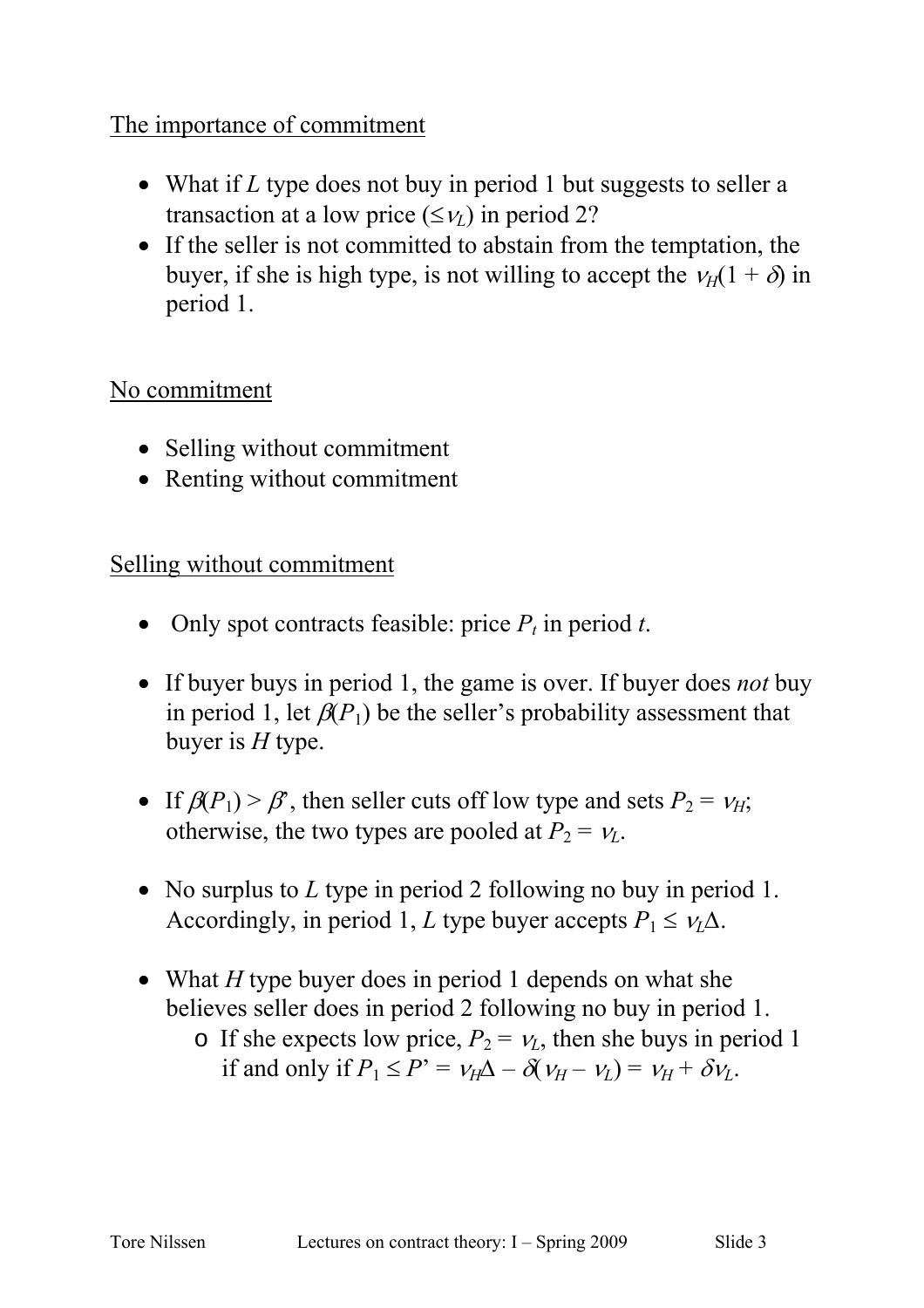- Three possible strategies for seller
	- 1. Pooling: selling for sure in period 1 at  $P_1 = v_1 \Delta$ .
	- 2. Full separation: selling in period 1 to *H* type, in period 2 to *L* type, with  $P_1 = P'$  and  $P_2 = v_L$ . Revenue:  $\beta P' + (1 - \beta)\delta v_L =$  $\beta v_H + \delta v_L$ . This dominates pooling when  $\beta > \beta'$ .
	- 3. Semiseparation: Selling in period 1 at an even higher price, *P*<sup>1</sup>  $= v_H\Delta$ . High type buyer indifferent between buying in periods 1 and 2. Seller indifferent in period 2 between  $v_H$  and  $v_L$ . This dominates full separation when  $\beta$  is close to 1, but the opposite holds when  $\beta$  is close to  $\beta$ .
- Focusing on cases where  $\beta > \beta'$ , we see that
	- o commitment leads to high price and a chance of no buy;
	- o no commitment implies price decrease over time and purchase delayed.
- The ratchet effect incentives for the good type not to reveal her information – not present here.

#### Renting without commitment

- Spot rental an alternative to selling the good. Rental price  $R_t$ .
- Buyer anonymity: Seller face a continuum of anonymous buyers. Renting dominates selling. Selling implies moving down the demand curve over time. Renting implies meeting the same demand curve in each period, when buyers' purchase histories cannot be recorded.
- Selling without commitment: the seller's problem is not being able to commit not to lower price when buyer type is expected to be low.
- Renting without commitment: a second problem arises not being able to commit not to increase price when buyer type is expected to be high; the ratchet effect.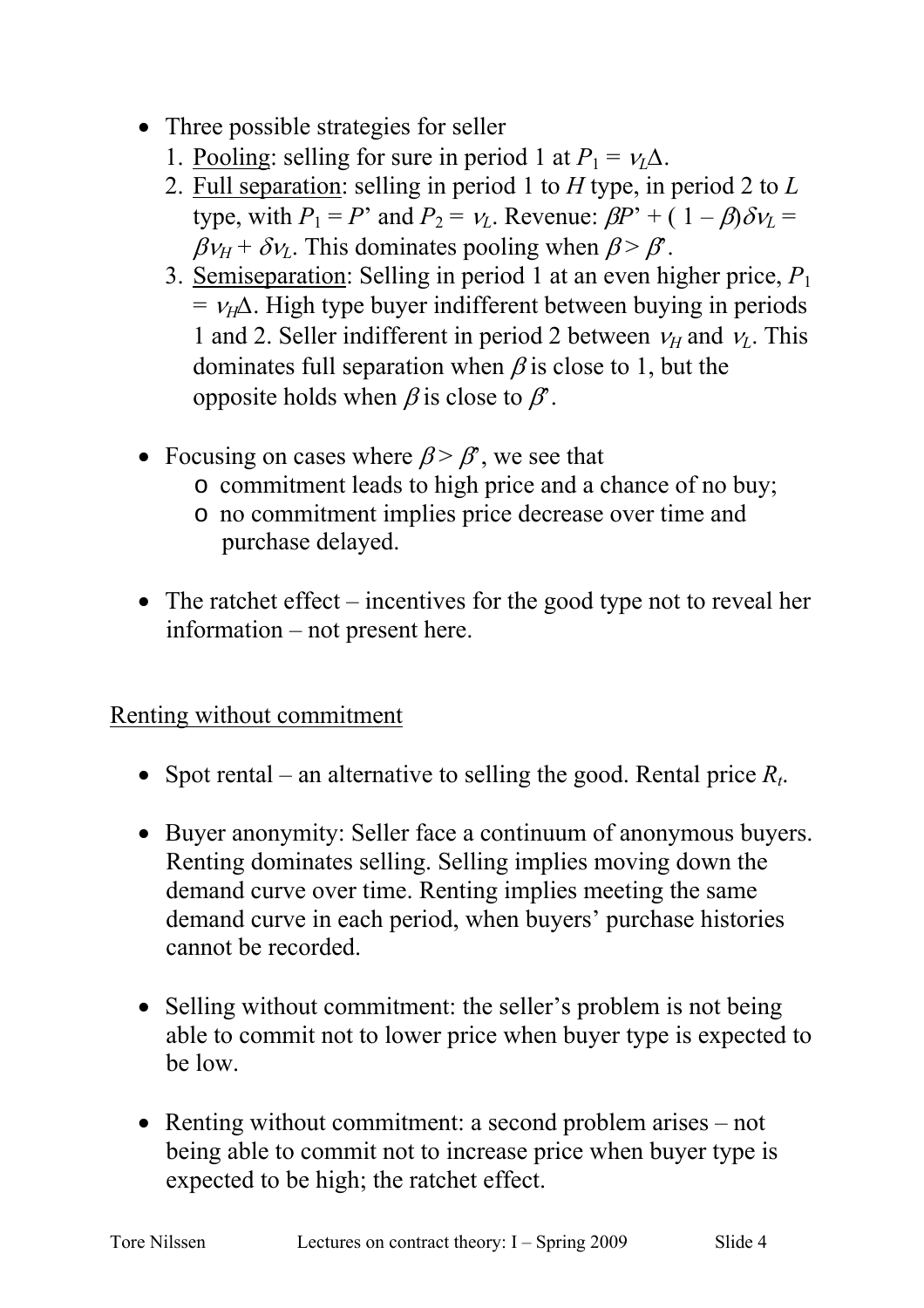- Period 2 as before.
- Period  $1 -$ again three possible strategies for seller:
	- 1. Pooling: Rent to both types in period 1 and cutoff of low type in period 2 [since now  $\beta(R_1) > \beta$ <sup>n</sup>].  $R_1 = v_L$ ,  $R_2 = v_H$ . Revenue:  $v_L + \delta \beta v_H$ .
	- 2. Full separation: Cutoff in period 1. Incentive constraint for *H* type:  $v_H - R_1 \ge \delta(v_H - v_L) \Rightarrow R_1 = (1 - \delta)v_H + \delta v_L$ . Revenue:  $\beta[(1-\delta)v_H + \delta v_L] + \delta[\beta v_H + (1-\beta)v_L] = \beta v_H + \delta v_L;$ dominates pooling when  $\beta > \beta'$  and  $\delta < 1$ .
	- 3. Semiseparation: Essentially the same outcome as in the selling case.
- Renting and selling are similar in the two-period case.
- With more than two periods, there will limited amount of revelation of types before the last two periods.
	- o In the three-period case, when  $\beta$  is greater than but close to  $\beta$ , selling with full separation is preferred to renting, when full separation is not feasible because of the ratchet effect.
- In summary
	- o renting is preferred to selling when buyers are anonymous.
	- o selling is preferred to renting with nonanonymous buyers, except in the two-period case when they are equivalent.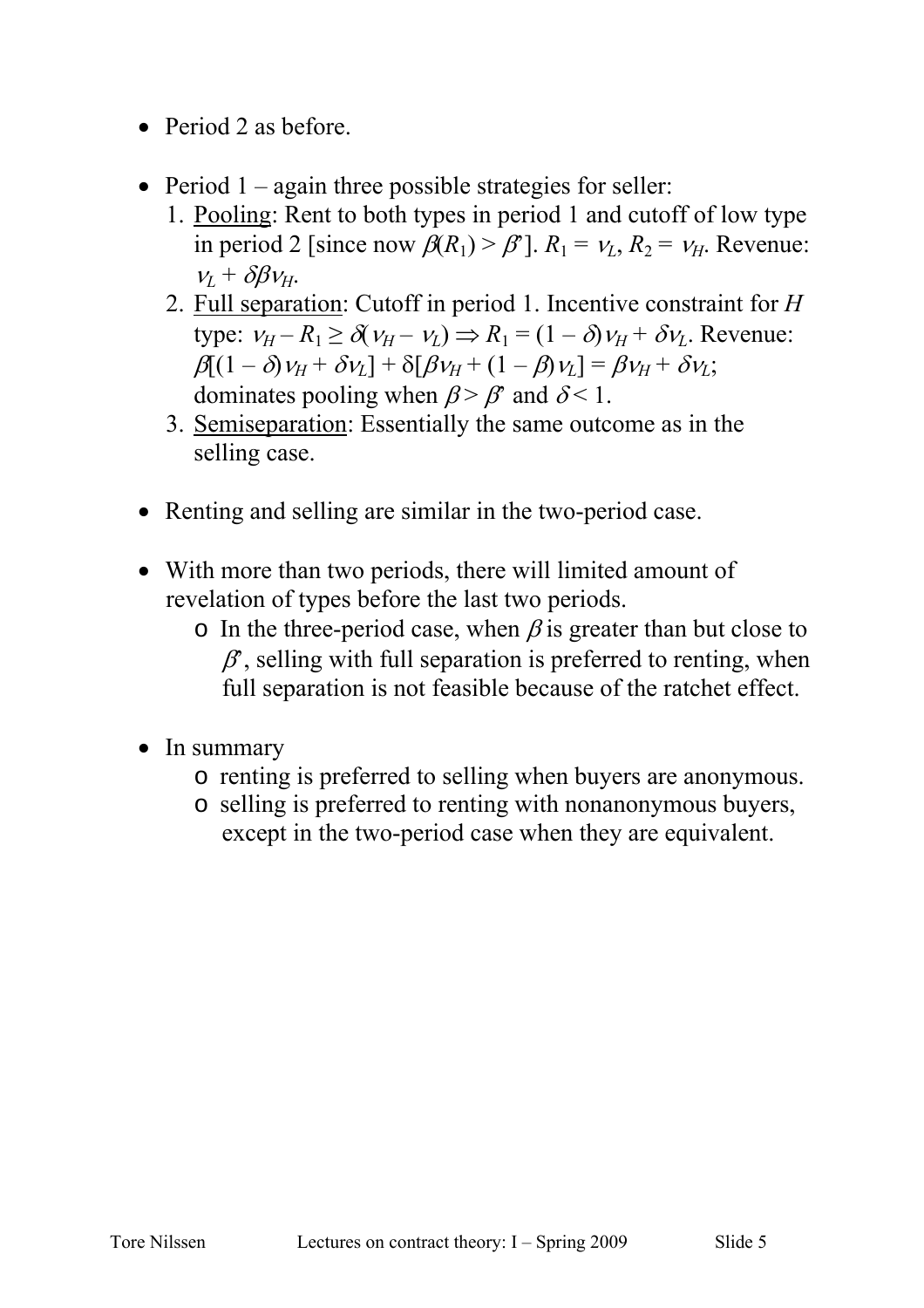# Renegotiation

- Suppose long-term contracts are feasible but the seller is unable to commit not to offer the buyer a new contract at the beginning of period 2 that would replace the original contract if the buyer accepts.
- An intermediate case between full commitment and no commitment.
	- o a realistic case: contractual enforcement upheld, renegotiation is voluntary
- Pareto-improving renegotiation is a concern because what is Pareto optimal in period 2 may not be so in period 1.
- Question: why wait with renegotiation until start of period 2? why not right after buyer chooses among separating offers in period 1?
- *Sequential Pareto optimality* the price in period 2 has to be sequentially optimal:  $P_2 = v_H$  if  $\beta(P_1) > \beta$ ,  $P_2 = v_L$  otherwise.
- This is identical to selling without commitment. Long-term contracting with renegotiation has the same outcome as the nocommitment case.
- *The renegotiation-proofness principle*: the solution is implemented through a renegotiation-proof contract. For example, when full separation is optimal: the buyer is offered a long-term contract with two options, either consuming in both periods at a price  $v_H + \delta v_L$  or in period 2 only at a period-1 price of  $\delta v_L$ .
- Long-term contracting gets rid of the ratchet effect. So now selling and renting are similar always and equivalent to selling without commitment.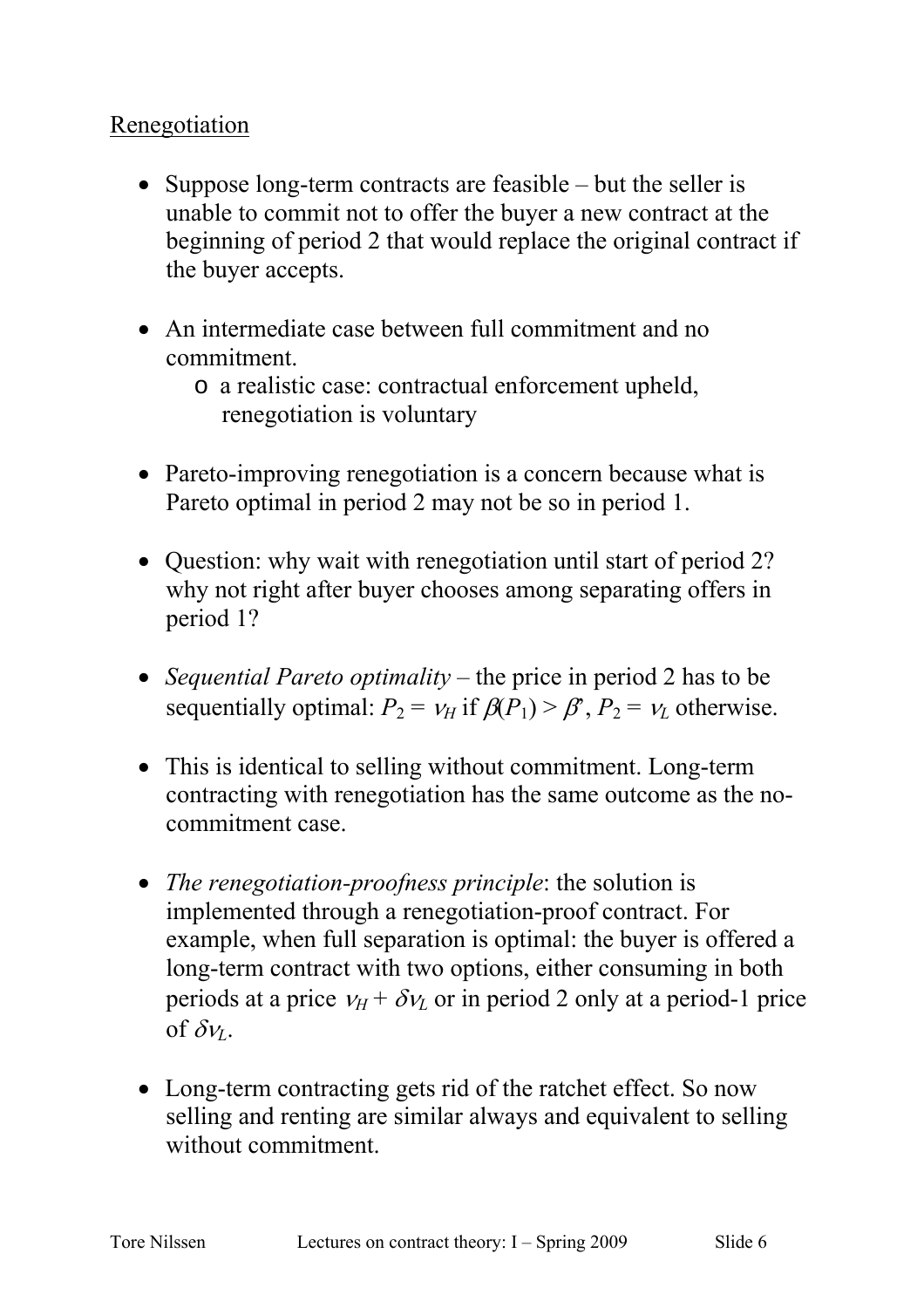# Multi-period regulation with asymmetric information

- Laffont and Tirole (1993)
- A natural monopoly produces a good with costs  $c = \theta e$ , where  $\theta$  is private information,  $\theta \in {\theta_L, \theta_H}$ ,  $\Delta \theta = \theta_H - \theta_L > 0$ ,  $e > 0$  is effort, cost of effort  $\psi(e) = e^2/2$ .
- Government wants the good produced for the lowest possible payment  $P = s + c$ , where *s* is subsidy in excess of cost *c*. The firm's payoff is  $s - \psi(e)$ . First best:  $e^* = 1$ ,  $s = \psi(1) = 0.5$ .
- Government can observe a firm's cost  $c$  but not its components  $\theta$ and *e*. Government's prior belief that firm has a low  $\theta$  is:

$$
\beta_1 = \Pr(\theta = \theta_L).
$$

- Single-period case
	- $\circ$  Contract:  $(s, c)$  subsidy *s* received when observed cost is *c*. Contract menu:  $\{(s_L, c_L), (s_H, c_H)\}.$
	- o When a firm of type  $\theta$  chooses contract  $(s, c)$ , it picks effort  $e = \theta - c$ .
	- o In order for type *L* to mimic type *H*, it must choose a lower effort than type *H*,  $e_H - \Delta \theta$ , in order to compensate for its lower  $\theta$  to obtain the same cost  $c_H$ .
	- o Participation constraints. Incentive constraints.
	- $\circ$  Solution involves  $e_L = 1$  and  $e_H = 1 -$ 1 1  $1-\beta_1$  $\frac{\beta_1}{-\beta_1}\Delta\theta.$
	- o Efficiency at the top, and underprovision of effort for the inefficient type, in order to reduce the rent of the efficient type.
- Two periods. Period 1 of length 1, period 2 of length  $\delta$ . o A trick in order to allow  $\delta$  > 1.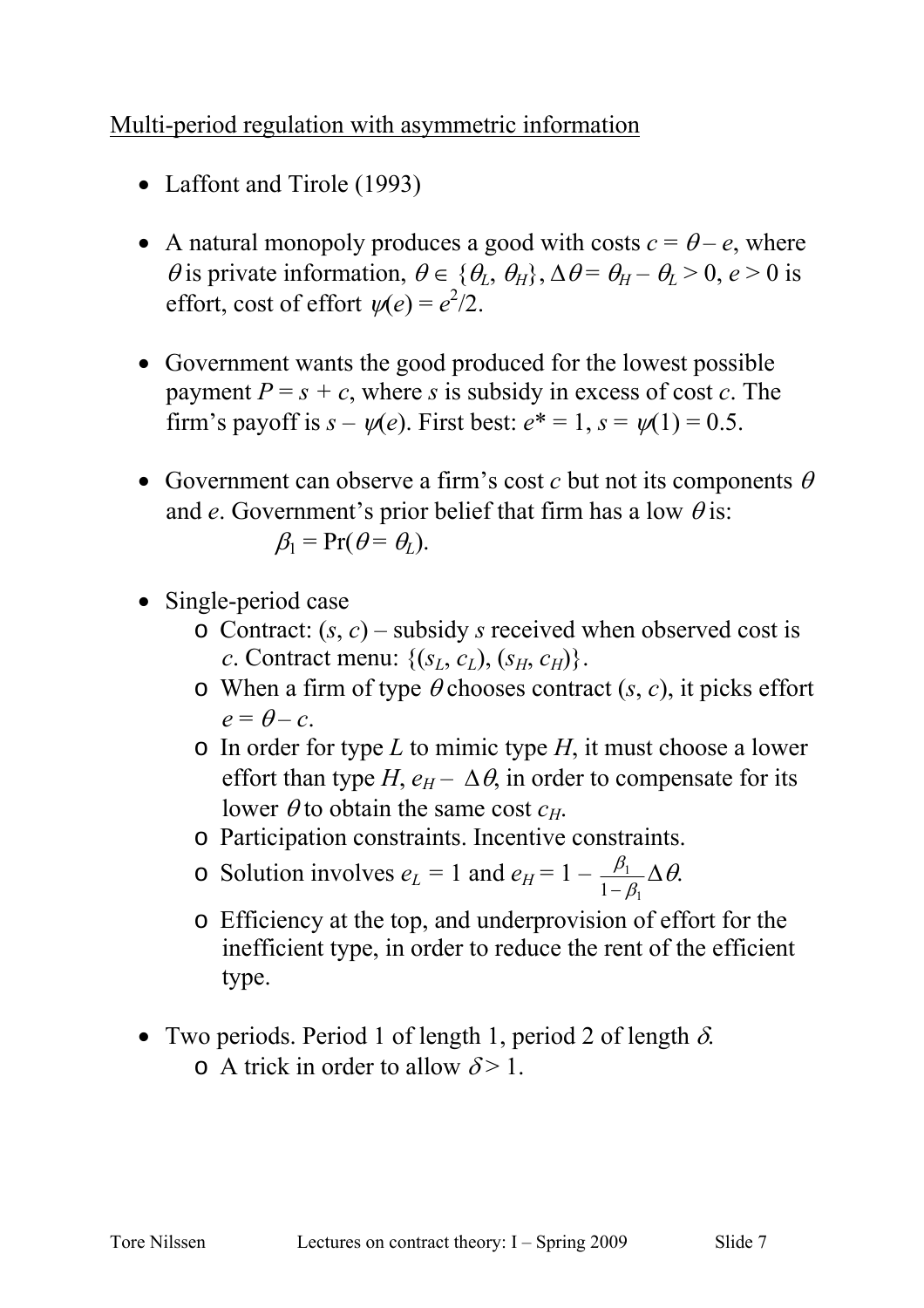- Full commitment. Long-term contract.
	- $\circ$  Contract menu  $\{(s_{L1}, c_{L1}, s_{L2}, c_{L2}), (s_{H1}, c_{H1}, s_{H2}, c_{H2})\}.$
	- o Solution: two-period replication of single-period contract menu.
- Renegotiation-proof long-term contract.
	- o <u>Separating contract</u>: if  $(s_{L1}, c_{L1}) \neq (s_{H1}, c_{H1})$ , then period-2 outcomes must be efficient for both types – otherwise, Pereto-improving renegotiation would take place between firm and government.
		- Government's objective:

$$
\min\{\beta_1[s_{L1}-e_{L1}+\delta(s_{L2}-e_{L2})]\n+(1-\beta_1)[s_{H1}-e_{H1}+\delta(s_{H2}-e_{H2})]
$$

- binding constraints
	- inefficient type's participation constraint  $s_{H1} - e_{H1}^2/2 + \delta(s_{H2} - e_{H2}^2/2) = 0$
	- efficient type's incentive constraint  $s_{L1} - e_{L1}^2/2 + \delta[s_{L2} - e_{L2}^2/2] =$  $s_{H1} - (e_{H1} - \Delta\theta)^2/2 + \delta[s_{H2} - (e_{H2} - \Delta\theta)^2/2]$ ⇔  $s_{L1} - e_{L1}^2/2 + \delta[s_{L2} - e_{L2}^2/2] =$  $\Delta \theta$ [*eH*<sub>1</sub> +  $\delta e$ <sub>H</sub><sub>2</sub> − (1 +  $\delta$ ) $\Delta \theta$ <sup>2</sup>]
	- renegotiation-proofness constraints  $e_{I2} = e_{H2} = 1$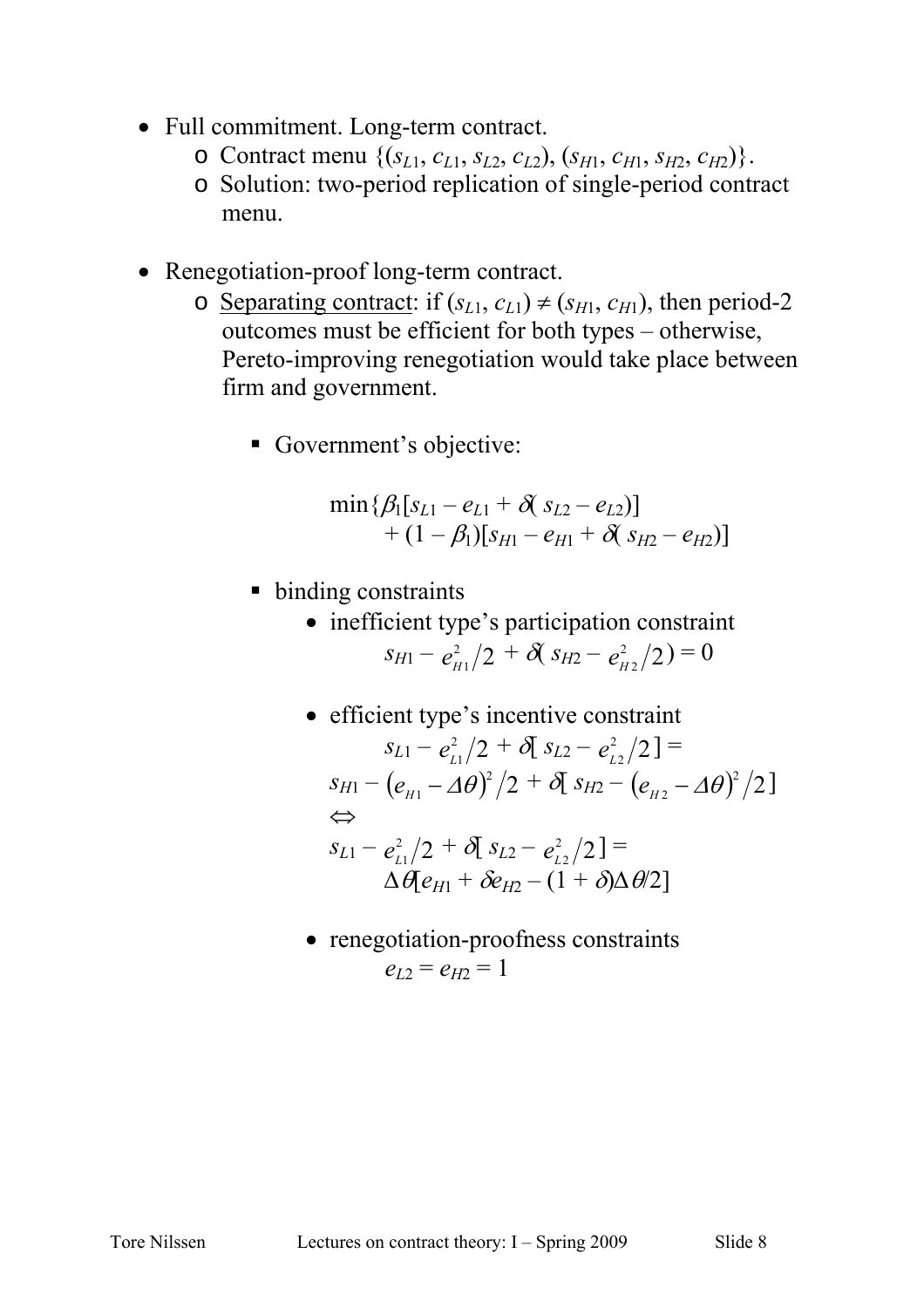- Solution: same outcome in period 1 as with long-term contracts:  $e_{L1} = 1$  and  $e_{H1} = 1$  – 1 1  $1-\beta$  $\frac{\beta_1}{-\beta_1}\Delta\theta.$
- Because  $e_{H2}$  is higher than with full commitment, the efficient type now receives more rent.
- This rent concession is costly for government. But since it is proportional to  $\delta$ , it is a little problem if  $\delta$  is close to 0, i.e., if period 2 is very short.
- $\circ$  <u>Pooling contracts</u>:  $(s_{L1}, c_{L1}) = (s_{H1}, c_{H1}) = (s_1, c_1)$ 
	- Effort levels  $e_H = \theta_H c_1$  and  $e_L = \theta_L c_1$ , implying that the efficient type now has the *lower* effort.
	- Government beliefs unaltered after period 1, so renegotiation-proofness is not a constraint.
	- Period-2 efforts as in the full-commitment case:  $e_{L2}$  = 1 and  $e_{H2} = 1 -$ 1 1  $1-\beta$  $\frac{\beta_1}{-\beta_1}\Delta\theta.$
	- **Period 1: underprovision of effort now for the** efficient type, with  $e_{H1} = 1$  and  $e_{L1} = 1 - \Delta \theta$ .
	- Loss to government relative to the full-commitment case occurs in period 1, and so this loss is small if  $1/\delta$ is small, that is,  $\delta$  is large or period 2 is much longer than period 1.
	- An analysis of *semiseparating* contracts reveals that full pooling can never be optimal, only asymptotically so as  $\delta \rightarrow \infty$ .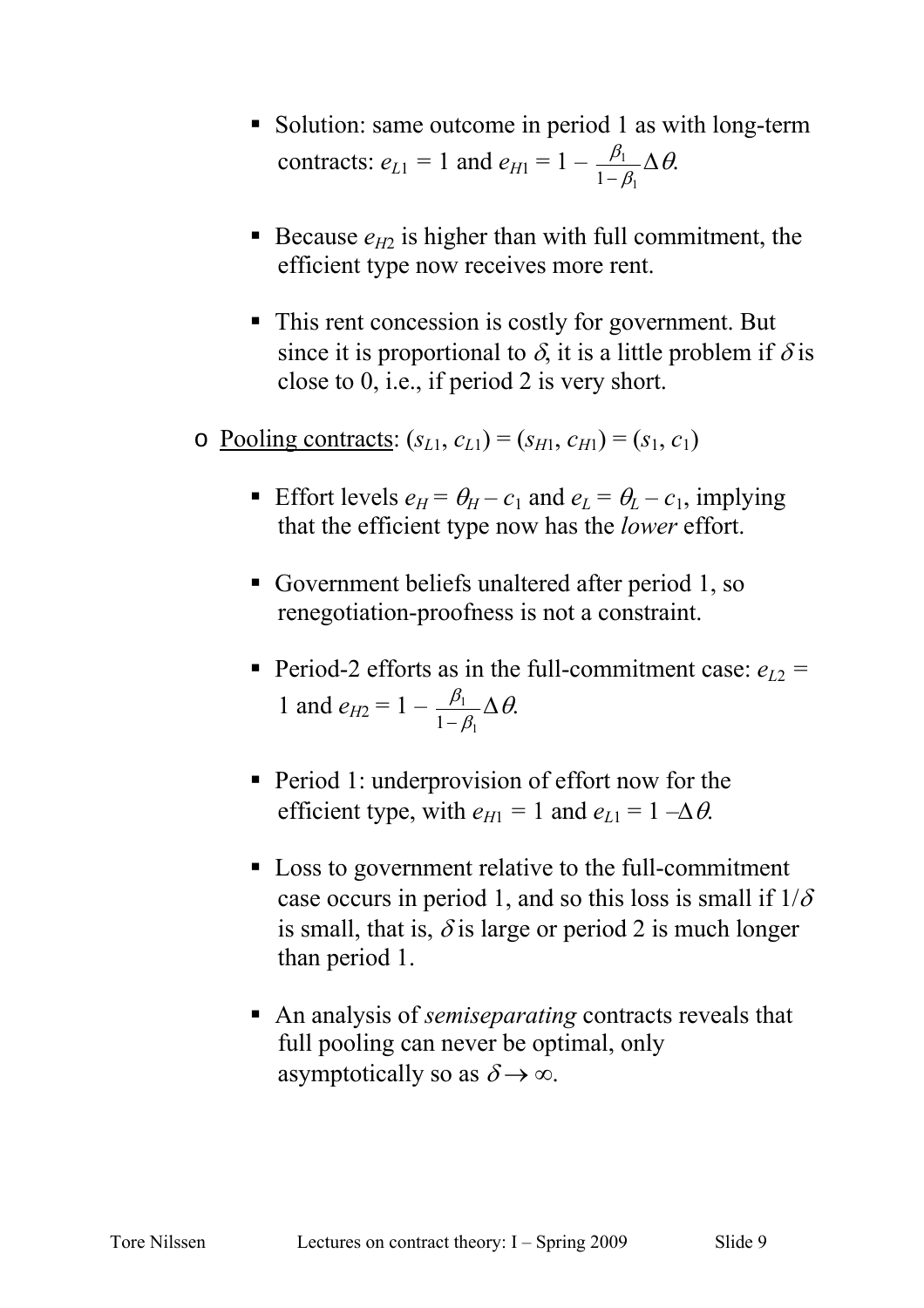- Short-term contracts
	- o Government's belief in period 2 that the firm has a low  $\theta$  is  $\beta_2$  – its value depends on first-period outcome.

o Outcome in period 2: 
$$
e_{L2} = 1
$$
 and  $e_{H2} = 1 - \frac{\beta_2}{1 - \beta_2} \Delta \theta$ .

- o Full separation in period 1
	- There will be no rent to either type in period 2.
	- **Incentive constraints may now bind for both types**
	- Incentive constraint for low  $\theta$  in period 1
		- all benefit from revealing type must come in period 2, while the benefit from disguising as high would come over both periods.

$$
s_{L1} - e_{L1}^2/2 \ge s_{H1} - (e_{H1} - \Delta \theta)^2/2 + \delta [e_{H2}^2/2 - (e_{H2} - \Delta \theta)^2/2]
$$

Incentive constraint for high  $\theta$  in period 1: the high- $\theta$ firm must be given incentives to not mimicking low type and simply take the money and run

$$
s_{H1}-e_{H1}^2/2\geq s_{L1}-(e_{L1}+\Delta\theta)^2/2
$$

- o More pooling than with long-term contracts and renegotiation
- o Even full pooling may be optimal.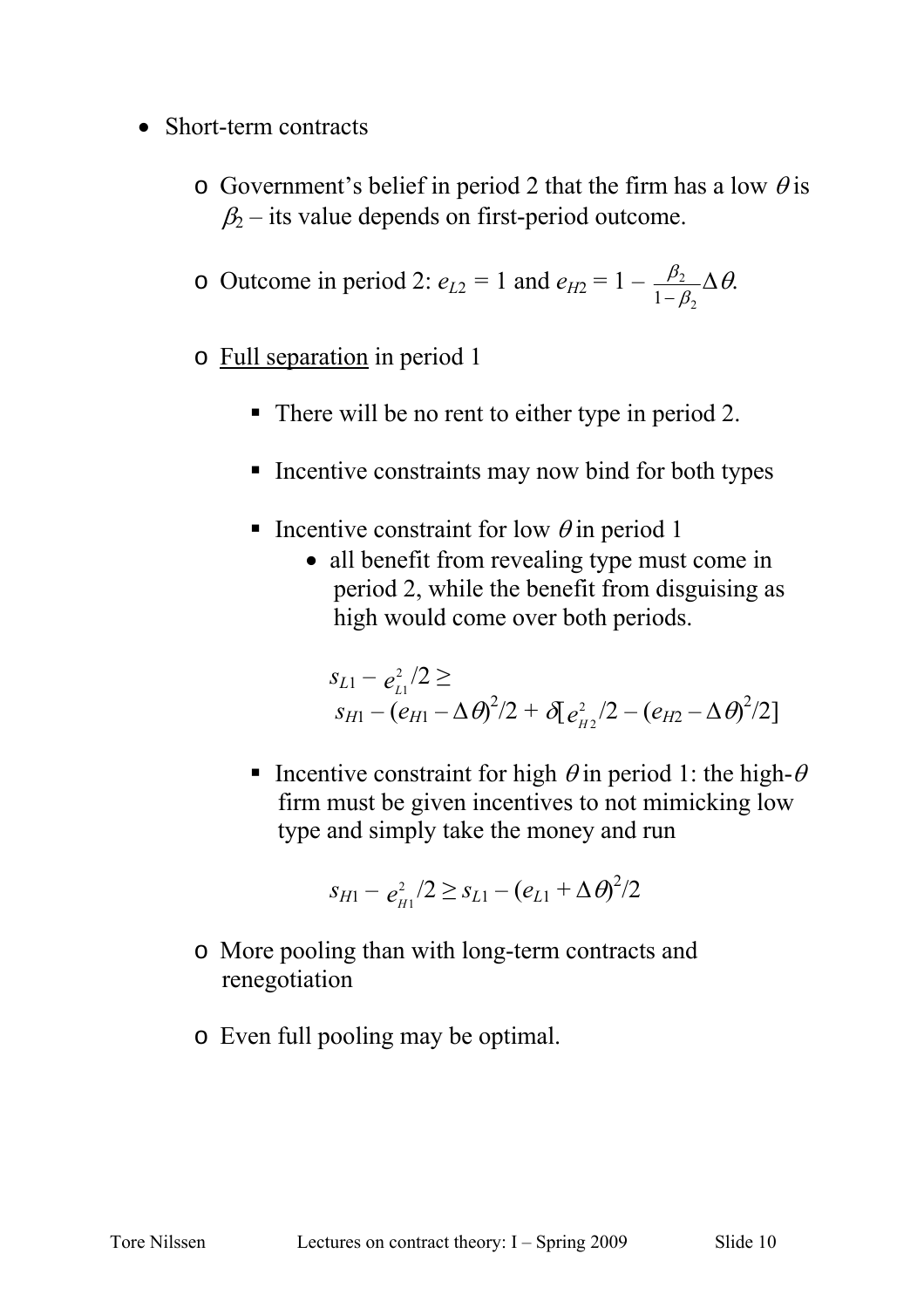#### Changing types

- Informed party's type change over time.
- The conclusion that enduring relationships are not beneficial does not hold anymore.
- Example: individual privately observing income shocks (or other shocks) over time.
	- o Intertemporal allocation of consumption improved by financial contracting.

# A model of banking

- Diamond and Dybvig (1983)
- A continuum of ex ante identical consumers, living for 2 periods.
- Three dates:  $t = 0, 1, 2$ .
- Each consumer has 1 dollar to invest at date 0.
- Two projects available:
	- o a short-term project, yielding return *r* at date 1, which can be rolled over to yield  $r^2$  at date 2, where  $r \ge 1$ .
	- $\circ$  a long-term project yielding nothing at date 1 and  $R > r^2$  at date 2.
	- o the long-term project may be liquidated at date 1, yielding liquidation value *L*.
- At date 0, consumers don't know their preferences. Type 1 consumers ( $\theta = \theta_1$ ) are impatient and prefer consuming at date 1. Type 2 consumers ( $\theta = \theta_2$ ) are patient and prefer consuming at date 2.

$$
U(c_1, c_2, \theta) = \begin{cases} u(c_1 + \eta c_2), \text{if } \theta = \theta_1 \\ u(\mu c_1 + c_2), \text{if } \theta = \theta_2 \end{cases}
$$

where  $\eta$  < 1,  $\mu$  < 1,  $u'$  > 0,  $u''$  < 0.

o Long-term project better, but uncertainty may lead consumers to invest in short-term project instead.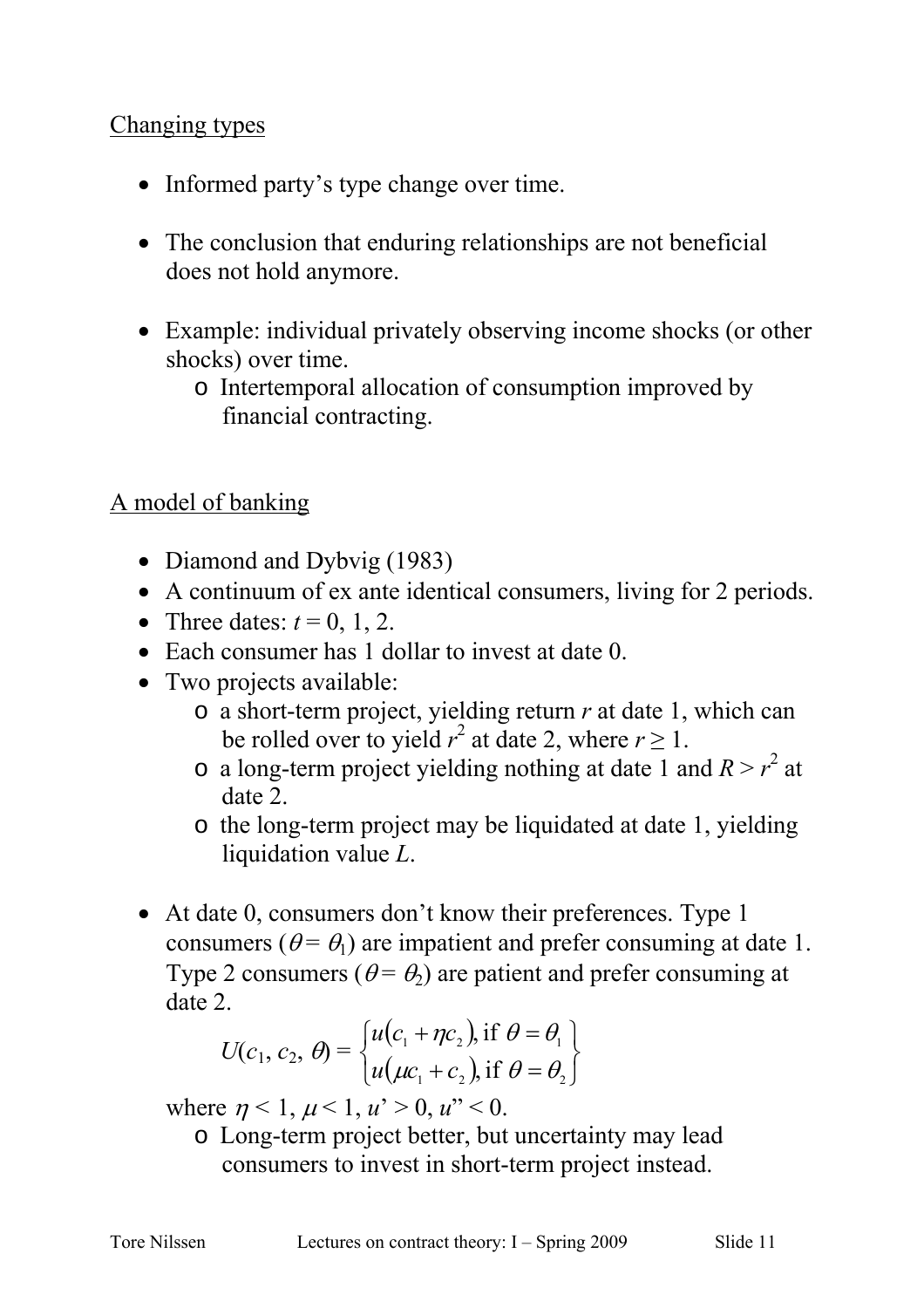- Ex ante probability of being a type-1 consumer is  $Pr(\theta = \theta_1) = \gamma$ .
- From law of large numbers: there is a fraction  $\gamma$  of type-1 consumers in the economy.
	- o A bank takes advantage of this regularity to invest in the long-term project despite consumers' preference risk.
- First-best solution
	- o *cit* is consumption per consumer of type *i* at date *t*.
	- $\circ$  Each consumer consumes at one date only:  $c_{12}^* = c_{21}^* = 0$ .
	- $\circ$  If *L* ≥ *r*, then all is invested in long-term project, and an amount  $y = c_{11}$ <sup>\*</sup>/*L* is liquidated at date 1.
	- o If  $L < r$ , then  $x = c_{11} * \gamma/r$  is invested in the short-term project, the remainder in the long-term project.
	- $\Omega$  Assume  $L \le r$  from now on.
- Second-best problem
	- o Incentive constraints: a consumer must not prefer to mimic the other type.
		- Impatient consumer is not better off pretending to be patient by delaying consumption

 $u(c_{11}^*) \geq u(\eta c_{22}^*)$ 

• Patient consumer is not better off pretending to be impatient:

 $u(c_{22}^*) \geq u(rc_{11}^*)$ 

- The patient consumer does not need to consumer early in order to mimic impatient – it is sufficient to withdraw funds from the bank and reinvest them at a rate *r*.
- o The two incentive constraints are satisfied by the first-best solution only if

 $\eta r < 1$ 

- o This condition is necessary, but not sufficient.
- o The second-best solution may provide less than full insurance, with  $c_{21} > 0$  (impatient consumers consuming early).